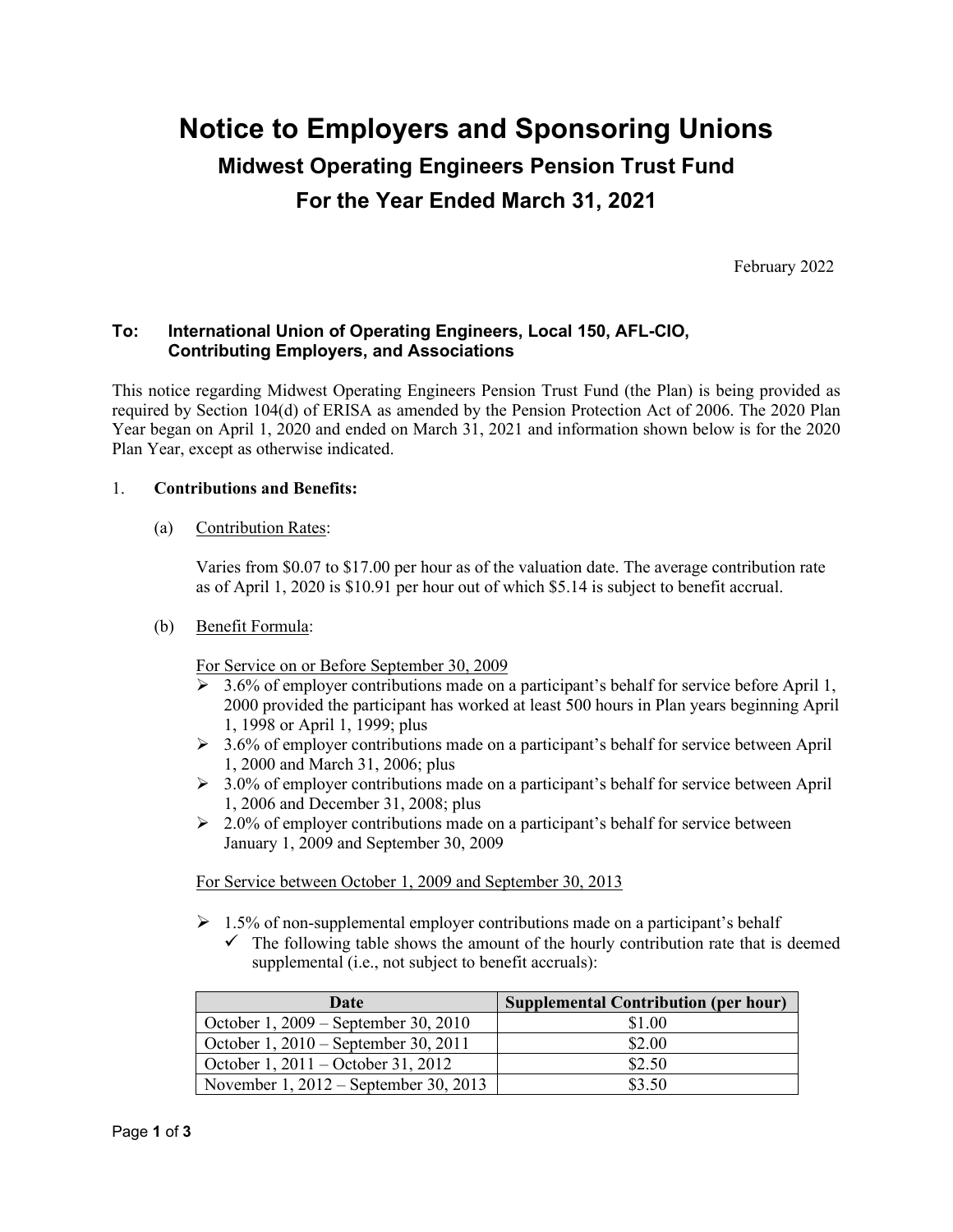For Service on or After October 1, 2013

- $\geq 1.0\%$  of non-supplemental employer contributions made on a participant's behalf
	- $\checkmark$  Under the Preferred Schedule of the Funding Improvement Plan, the following table shows the hourly contribution rate that is deemed supplemental (i.e., not subject to benefit accruals):

| Date                                 | Supplemental Contribution*(per hour) |
|--------------------------------------|--------------------------------------|
| October 1, 2013 – September 30, 2014 | \$4.00                               |
| October 1, 2014 – September 30, 2015 | \$4.50                               |
| October 1, 2015 – September 30, 2016 | \$5.00                               |
| October 1, 2016 – September 30, 2017 | \$5.50                               |
| October 1, 2017 – September 30, 2018 | \$6.00                               |
| October 1, 2018 and thereafter       | \$6.50                               |

\*The amount is lower for employers paying an hourly rate of less than \$8.50 on September 30, 2013. In addition, before October 1, 2016, no more than 50% of the total contributions will be considered as supplemental contributions. Effective October 1, 2017, additional contributions diverted from the Active Welfare Fund are also considered as supplemental contribution.

- $\checkmark$  Under the Default Schedule of the Funding Improvement Plan, the total contribution rate in effect when the Funding Improvement Plan is adopted is considered as supplemental contributions.
- 2. **Employers:** During the 2020 Plan Year, 1,628 employers contributed to the Plan.

## 3. **Employers Contributing More than 5% during the 2020 Plan Year:**

No employer contributed more than 5% during the 2020 Plan Year.

- 4. **Participants with No Contributions:** There were 0 participants in the Plan in each of the Plan Years ended in 2021, 2020, and 2019, for whom no employer contributions were made. For purposes of this item, only employees of employers that have withdrawn as of the beginning of the year are counted. Retirees and deferred vested participants are not counted.
- 5. **Plan Funding Status:** The Plan was in neither critical nor endangered ("Red Zone") status for the Plan Year beginning April 1, 2020.
	- Effective January 8, 2013, the Plan Sponsor adopted a Funding Improvement Plan designed to improve the Pension Plan's funded position. Employers and unions were notified of the items to be covered in new or renewed collective bargaining agreements after the Funding Improvement Plan was adopted.
	- You have the right to obtain a copy of the Funding Improvement Plan and information pertaining to the actuarial and financial data that demonstrates the Plan's fiscal improvement.
- 6. **Withdrawing Employers in Previous Year:** There was one employer that withdrew from the fund during the 2019 Plan Year. The aggregate amount of the withdrawal liability assessed or estimated to be assessed against such withdrawn employer totaled \$333,004.
- 7. **Mergers:** There were no Plan mergers during the 2020 Plan Year.